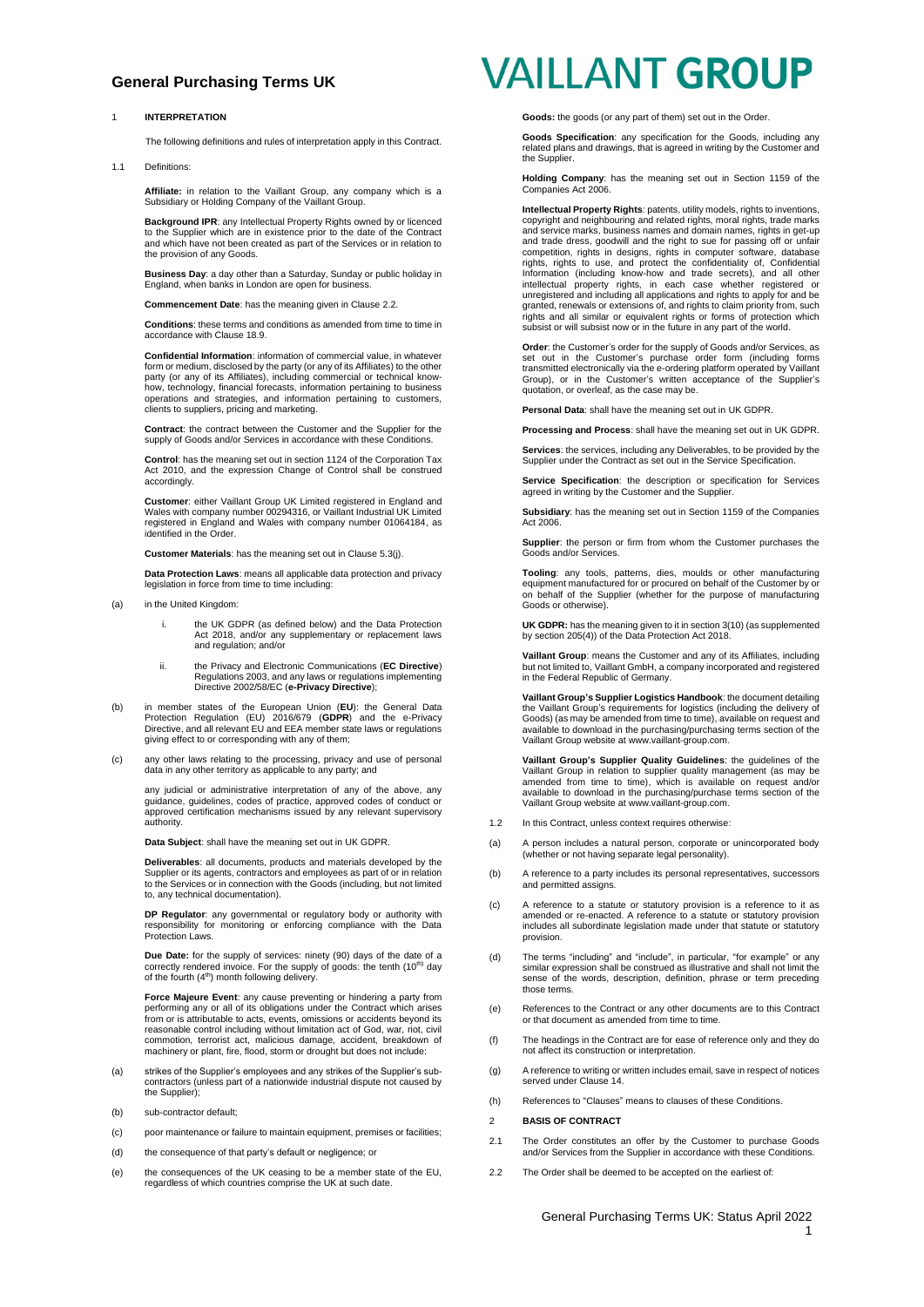- (a) the Supplier issuing written acceptance of the Order;
- (b) any act by the Supplier consistent with fulfilling the Order; or
- (c) the date falling ten (10) Business Days from the date of receipt by the Supplier of the Order unless the Supplier has, prior to that date, notified the Customer in writing that the Order is rejected,

at which point and on which date the Contract shall come into existence (**Commencement Date**).

- 2.3 These Conditions apply to the Contract to the exclusion of any other terms that the Supplier seeks to impose or incorporate, or which are implied by trade, custom, practice or course of dealing.
- 2.4 All of these Conditions shall apply to the supply of both Goods and Services except where the application to one or the other is specified.
- 2.5 To the extent that the Order contains reference to target or estimated quantities of Goods to be ordered by the Supplier such quantities shall be estimates only and shall not be legally binding.
- 2.6 In the event of a conflict amongst the documents constituting the Contract, the order of priority shall be:
- (a) a side letter to the Contract;
- (b) the Contract: and
- (c) the Customer's purchase order form containing the Order.
- 3 **MANUFACTURE AND SUPPLY OF GOODS**
- <span id="page-1-1"></span>3.1 The Supplier shall ensure that the Goods shall:
- (a) correspond with their description and any applicable Goods Specification:
- (b) be of satisfactory quality (within the meaning of the Sale of Goods Act 1979) and fit for any purpose held out by the Supplier or made known to the Supplier by the Customer, expressly or by implication, and in this res
- (c) where they are manufactured products, be free from defects in design, materials and workmanship and remain so for twenty-four (24) months after delivery;
- (d) comply with all applicable statutory and regulatory requirements as may apply from time to time relating to the manufacture, labelling, packaging,<br>storage, handling and delivery (including their export and import) of the<br>Goods including, without limitation, Directive 2011/65/EU (**RoHS**) and<br>ar and
- (e) be manufactured and delivered in accordance with an established quality management system at least equivalent to the requirements of ISO 9001 and in accordance with the Vaillant Group's Supplier Quality Guidelines.
- 3.2 The Supplier shall ensure that at all times it has and maintains all the licences, permissions, authorisations, consents and permits that it needs to carry out its obligations under the Contract in respect of the Goods and/or Services.
- 3.3 The Customer (and/or the Customer's nominee) may, at any time prior to delivery, inspect and test the Goods and/or otherwise verify the Supplier's compliance with Clause [3.1.](#page-1-1) The Supplier shall remain fully responsible for the Goods despite any such inspection or testing and any such inspection or testing shall not reduce or otherwise affect the Supplier's obligations under the Contract.
- 3.4 If following such inspection or testing the Customer considers that the Goods or the Supplier's procedures do not comply or are unlikely to comply with the Supplier's undertakings at Clause [3.1,](#page-1-1) the Customer shall inform the Supplier and the Supplier shall immediately take such remedial action as is necessary to ensure compliance.
- 3.5 The Customer may conduct further inspections and tests after the Supplier has carried out its remedial actions at the Supplier's cost, to ensure conformity with Clause [3.1.](#page-1-1)
- 3.6 The Supplier shall comply with all applicable laws as may apply from time<br>to time concerning the treatment of employees, environmental protection<br>and health and safety at work and shall have in place and actively pursu a policy designed to reduce the adverse effect of its activities on human beings and the environment. Without prejudice to the above the Supplier shall set up and develop a management system in accordance with ISO 14001 and OHSAS 18001 and shall comply with the principles in the UN Global Compact Initiative in relation to the protection of international human rights, the right to collective bargaining, the abolition of forced labour and child labour, the elimination correlation and responsibility for relation to which more information is available at<br>www.unglobalcompact.org.

#### 4 **DELIVERY OF GOODS**

- 4.1 The Supplier shall ensure that:
- (a) the Goods are properly packed and secured in such manner as to enable them to reach their destination in good condition; and
- (b) all Goods are delivered in accordance with all relevant legal requirements, including but not limited to legal requirements regarding packaging, labelling the Goods, shipping of the documents, and, where

## **VAILLANT GROUP**

specified, any requirements set out in the Vaillant Group's Supplier Logistics Handbook.

- 4.2 The Supplier shall deliver the Goods:
- (a) on the date specified in the Order or, if no such date is specified, then within ten (10) Business Days of the date of the Order
- (b) to the Customer's premises at Nottingham Road, Belper, DE56 1JT or such other location as is set out in the Order or as instructed by the Customer before delivery (**Delivery Location**); and
- (c) during the Customer's normal hours of business on a Business Day, or as instructed by the Customer.
- 4.3 Delivery of the Goods shall be completed on the completion of unloading of the Goods at the Delivery Location.
- 4.4 If the Supplier:
- (a) delivers less than ninety-five per cent (95%) of the quantity of Goods ordered, the Customer may reject the Goods; or
- (b) delivers more than one hundred and five per cent (105%) of the quantity of Goods ordered, the Customer may at its sole discretion reject the Goods or the excess Goods,

and any rejected Goods shall be returnable at the Supplier's risk and expense. If the Supplier delivers more or less than the quantity of Goods ordered, and the Customer accepts the delivery, the Supplier shall make a pro rata adjustment to the invoice for the Goods.

- 4.5 The Supplier shall not deliver the Goods in instalments without the Customer's prior written consent. Where it is agreed that the Goods are delivered by instalments, they may be invoiced and paid for separately. However, failure by the Supplier to deliver any one instalment on time or at all or any defect in an instalment shall entitle the Customer to the remedies set out in Clause [7.1.](#page-2-0)
- 4.6 Title and risk in the Goods shall pass to the Customer on completion of delivery save that title to the Tooling shall pass to the Customer on completion of their manufacture and the Supplier shall hold all Tooling on trust for the Customer and shall have a licence to use the Tooling for the purposes of producing the Goods for the Customer only, and shall deliver up to the Customer (at the Supplier's cost) all or any Tooling at the request of the Customer and, in the event the Supplier fails to comply with such request, the Customer shall have the right to enter into any premises of the Supplier or any third party at which the Tooling are kept to seize and remove the Tooling.

#### 5 **SUPPLY OF SERVICES**

- 5.1 The Supplier shall from the date set out in the Order and for the duration of the Contract supply the Services to the Customer in accordance with the terms of the Contract.
- 5.2 The Supplier shall meet any performance dates for the Services specified in the Order or that the Customer notifies to the Supplier and time is of the essence in relation to any of those performance dates.
- 5.3 In providing the Services, the Supplier shall:
- (a) co-operate with the Customer in all matters relating to the Services, provide all information requested by the Customer in full and in good time and comply with all instructions of the Customer;
- (b) perform the Services with the best care, skill and diligence in accordance with best practice in the Supplier's industry, profession or trade;
- (c) use personnel who are suitably skilled and experienced to perform tasks assigned to them, and in sufficient number to ensure that the Supplier's obligations are fulfilled in accordance with the Contract and ensure that all such personnel have the right to work in the jurisdiction(s) in which they are engaged;
- (d) ensure that the Services and Deliverables will conform with all descriptions and specifications set out in the Service Specification, and that the Deliverables shall be fit for any purpose that the Customer expressly or impliedly makes known to the Supplier;
- (e) provide all equipment, tools and vehicles and such other items as are required to provide the Services;
- (f) use the best quality goods, materials, standards and techniques, and ensure that the Deliverables, and all goods and materials supplied and used in the Services or transferred to the Customer, will be free from defects in workmanship, installation and design;
- (g) obtain and at all times maintain all licences and consents which may be required for the provision of the Services;
- <span id="page-1-2"></span>(h) comply with all applicable laws, regulations, regulatory policies, guidelines or industry codes which may apply to the provision of the Services from time to time;
- (i) observe all health and safety rules and regulations and any other security requirements that may apply from time to time at any of the Customer's premises or of any third party if delivery to there is made;
- <span id="page-1-0"></span>(j) hold all materials, equipment and tools, drawings, specifications and data supplied by the Customer to the Supplier (**Customer Materials**) in safe custody at its own risk, maintain the Customer Materials in good condition until returned to the Customer, and not dispose of, or use, the Customer

#### General Purchasing Terms UK: Status April 2022  $\mathfrak{p}$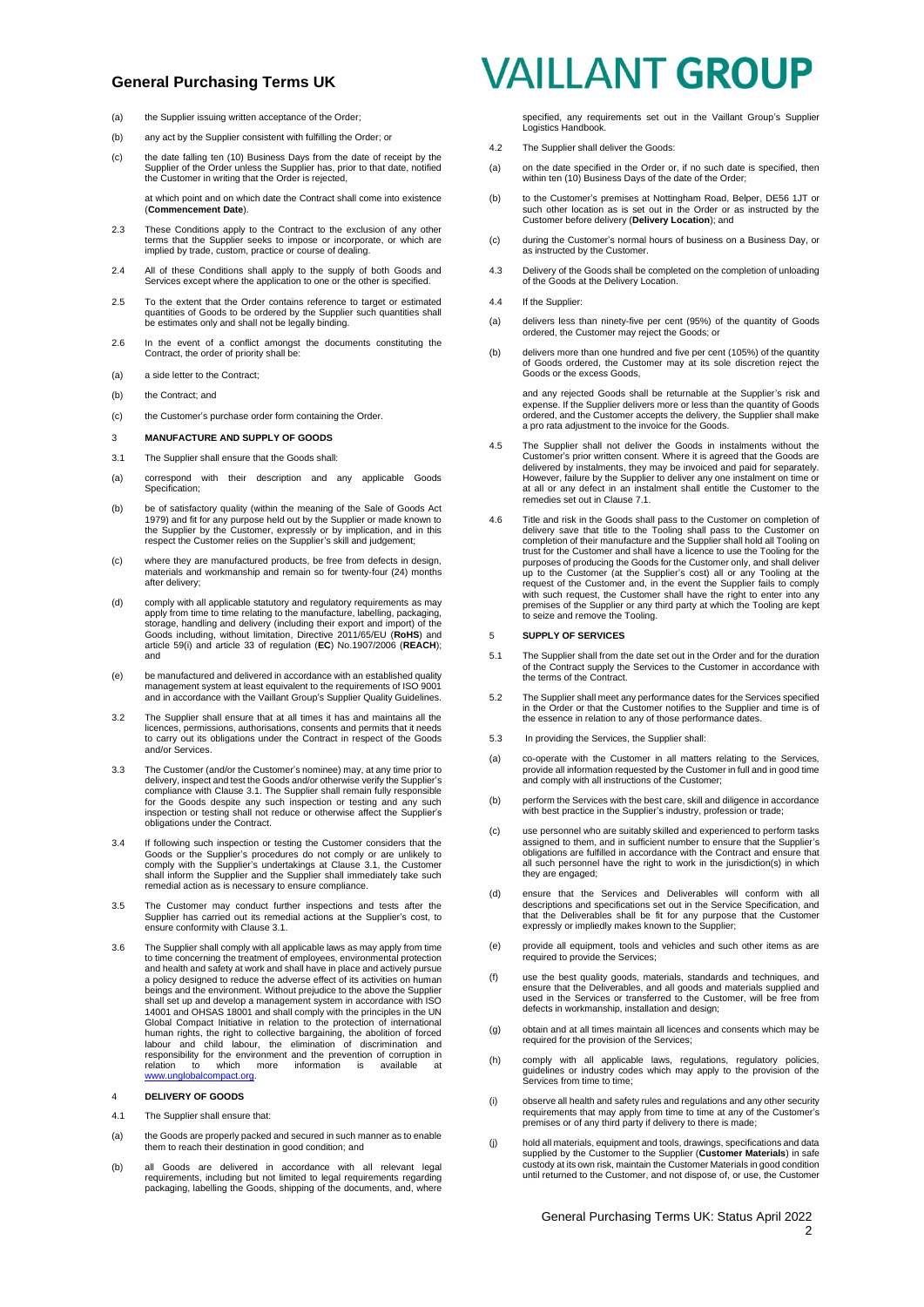Materials other than in accordance with the Customer's written instructions or authorisation;

- (k) not do or omit to do anything which may cause the Customer to lose any licence, authority, consent or permission upon which it relies for the purposes of conducting its business, and the Supplier acknowledges that the Customer may rely or act on the Services;
- (l) comply with any additional obligations as set out in the Service Specification:
- (m) to the extent that it has been agreed between the parties that specific employees shall be engaged in the delivery of the Services such employees shall not be removed from providing the Services without the prior consent of the Customer (such consent not to be unreasonably withheld or delayed); and
- (n) at the request of the Customer the Supplier shall remove any employee or employees from the provision of the Services and replace them with similarly skilled and experienced employees provided always that such request from the Customer is reasonable.
- 5.4 To the extent that the Services requires the Supplier to store any information of the Customer on its IT systems or use such IT systems to create any Deliverable and/or Goods the Supplier shall take all appropriate measures to protect such information (both in storage and in transit) against any loss, corruption, infection or unauthorised access and shall report to the Customer any such loss, corruption, infection or unauthorised access as soon as the Supplier becomes aware of the same. To the extent that the Supplier performs the Services which involves it accessing the IT systems of the Customer it shall comply with the provisions of the "IT and Information Security at Vaillant Group – Information for Externals" policy (as may be amended from time to time).

#### <span id="page-2-1"></span>6 **SPARE PARTS**

- 6.1 The Supplier shall use all reasonable endeavours to supply the Customer or any member of the Vaillant Group, in sufficient quantity, with Goods for use as spare parts, as well as with spare parts for the Goods delivered by the Supplier. This obligation shall, regardless of the termination or otherwise of the Contract between the parties, continue for a period of fifteen (15) years after the term of the Contract has ended or for a shorter period agreed by the Customer in writing (**Extended Supply Period**), unless it can be proven by the Supplier that it would be unreasonable to expect the Supplier to continue to supply spare parts for this period of time.
- 6.2 No less than six (6) months before the expiry of the Extended Supply Period, the Customer shall be entitled to place a final order for its all-time demand of Goods to use as spare parts.
- 6.3 Upon becoming aware that the continued supply of spare parts during the Extended Supply Period is no longer possible, the Supplier shall immediately give notice in writing of the terms of such discontinuation of its supply capability.
- 6.4 Upon expiry of the Extended Supply Period, the Supplier shall, at the Customer's request, provide to the Customer all technical information and documents necessary for the manufacture the spare parts and grant to Vaillant Group an irrevocable, royalty free, non-exclusive licence (with the right sub-licence) to use such information and documents to manufacture spare parts.
- 6.5 The prices of the spare parts supplied for the Goods delivered by the Supplier and referred to in this Claus[e 6](#page-2-1) shall be the price specified in the Order for the Goods, unless indicated otherwise in the Order. These prices shall continue for three (3) years following the termination of an Order, following which the prices shall be agreed annually throughout the term of the Extended Supply Period.
- 6.6 This Clause 6 shall survive termination of the Contract.

#### 7 **CUSTOMER REMEDIES**

- <span id="page-2-0"></span>7.1 If the Supplier fails to deliver the Goods and/or perform the Services by the date set out in the Order, the Customer shall, without limiting or affecting other rights or remedies available to it, have one or more of the following rights:
- (a) to terminate the Contract with immediate effect by giving written notice to the Supplier;
- (b) to refuse to accept any subsequent performance of the Services and/or delivery of the Goods which the Supplier attempts to make;
- (c) to recover from the Supplier any costs incurred by the Customer in obtaining substitute goods and/or services from a third party to include the difference in price between the price charged by the Supplier and the price paid to the third party;
- (d) to require a refund from the Supplier of sums paid in advance for Services that the Supplier has not provided and/or Goods that it has not delivered; and
- (e) to claim damages for any additional costs, loss or expenses incurred by the Customer which are in any way attributable to the Supplier's failure to meet such dates of delivery.
- 7.2 If the Supplier has delivered Goods that do not comply with the undertakings set out in Clause [3.1,](#page-1-1) then, without limiting or affecting other rights or remedies available to it, the Customer shall have one or more of the following rights, whether or not it has accepted the Goods:

## **VAILLANT GROUP**

- (a) to terminate the Contract with immediate effect by giving written notice to the Supplier;
- (b) to reject the Goods (in whole or in part) whether or not title has passed and to return them to the Supplier at the Supplier's own risk and expense;
- (c) to require the Supplier to repair or replace the rejected Goods, or to provide a full refund of the price of the rejected Goods (if paid);
- (d) to refuse to accept any subsequent delivery of the Goods which the Supplier attempts to make;
- (e) to recover from the Supplier such additional costs incurred by the Customer in obtaining substitute goods from a third party; and
- (f) to claim damages for any additional costs, loss or expenses incurred by the Customer arising from the Supplier's failure to supply Goods in accordance with Claus[e 3.1.](#page-1-1)
- 7.3 These Conditions shall extend to any substituted or remedial services and/or repaired, spare or replacement goods supplied by the Supplier.
- 7.4 The Customer's rights under the Contract are in addition to its rights and remedies implied by statute and common law.

#### 8 **CUSTOMER'S OBLIGATIONS**

- 8.1 The Customer shall:
- (a) provide the Supplier with reasonable access at reasonable times to the Customer's premises for the purpose of providing the Services and/or delivering the Goods; and
- (b) provide such necessary information for the provision of the Services as the Supplier may reasonably request.

#### <span id="page-2-3"></span>9 **CHARGES AND PAYMENT**

- 9.1 The price for the Goods
- (a) shall be the price set out in the Order, or if no price is quoted, the price set out in the Supplier's published price list in force at the Commencement Date; and
- (b) shall be inclusive of all costs, including but not limited to the cost of packaging, labelling, insurance and carriage of the Goods. No extra charges shall be effective unless agreed in writing and signed by the Customer.
- 9.2 The charges for the Services shall be set out in the Order, and shall be the full and exclusive remuneration of the Supplier in respect of the performance of the Services. Unless otherwise agreed in writing by the Customer, the charges shall include every cost and expense of the Supplier direct of the Services.
- 9.3 In respect of the Goods, the Supplier shall invoice the Customer on or at any time after completion of delivery. In respect of Services, the Supplier shall invoice the Customer on completion of the Services. Each invoice shall include such supporting information required by the Customer to verify the accuracy of the invoice, including but not limited to the relevant purchase order number.
- 9.4 In consideration of the supply of Goods and/or Services by the Supplier, and unless otherwise agreed between the parties, the Customer shall pay the invoiced amounts on or before the Due Date to a bank account specified in writing by the Supplier. The Customer shall have no liability if the bank account details supplied by the Supplier are incorrect.
- 9.5 All amounts payable by the Customer under the Contract are exclusive of amounts in respect of valued added tax chargeable from time to time (**VAT**). Where any taxable supply for VAT purposes is made under the Contract by the Supplier to the Customer, the Customer shall, on receipt of a valid VAT invoice from the Supplier, pay to the Supplier such additional amounts in respect of VAT as are chargeable on the supply of the Goods supply of the Goods and/or Services.
- <span id="page-2-2"></span>9.6 If the Customer fails to make a payment due to the Supplier under the Contract by the Due Date then the Customer shall pay interest on the overdue sum from the Due Date until payment of the overdue sum, whether before or after judgement. Interest under this Clause [9.6](#page-2-2) will accrue each day at two per cent (2%) a year above the Bank of England's base rate from time to time, but at two per cent (2%) a year for any period when that base rate is below zero per cent (0%).
- 9.7 The Supplier shall maintain complete and accurate records of the time spent and materials used by the Supplier in providing the Services, and the Supplier shall allow the Customer to inspect such written records at all reasonable times on reasonable request.
- 9.8 In so far as charges for the Services are based on a daily rate it is agreed that one working day comprises no less than eight (8) hours and, if the Supplier spends fewer than eight (8) hours in any day providing the Services, the charges for such Services shall be reduced on a pro-rata basis.
- 9.9 The Customer may at any time, without notice to the Supplier, set off any liability of the Supplier to the Customer against any liability of the<br>Customer to the Supplier, whether either liability is present or future,<br>liquidated or unliquidated, and whether or not either liability arises under the Contract. If the liabilities to be set off are expressed in different currencies, the Customer may convert either liability at the exchange rate set out in the Financial Times publication in the preceding day for the

General Purchasing Terms UK: Status April 2022 3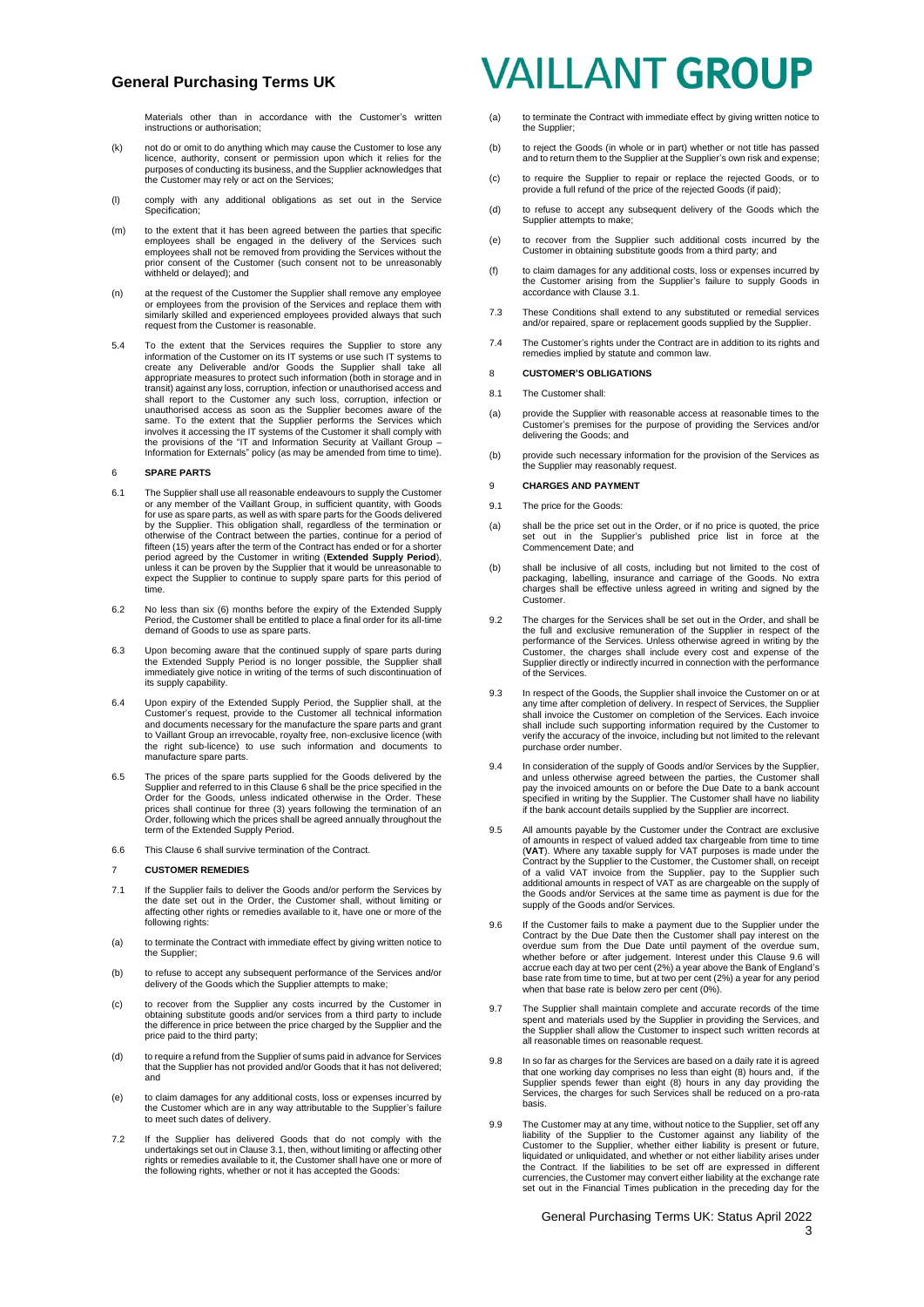purpose of any set-off. Any exercise by the Customer of its rights under this Claus[e 9](#page-2-3) shall not limit or affect any other rights or remedies available to it under the Contract or otherwise.

- 9.10 To the extent that any Services provided by the Supplier require the Supplier to appoint a third party to provide services (Third Party Services) and the costs of such Third Party Services are to be met by the Customer the Supplier shall ensure that the Third Party Services are procured in such a manner that they are as cost effective as possible and the Supplier shall not apply any surcharge, handling fee or other mark-up to the costs of such Third Party Services which shall be passed on to the Customer on an "open book" basis.
- 9.11 The Supplier shall ensure that any third party which supplies any Third Party Services in order to meet the Suppliers obligations under the Contract, shall receive a copy of these Conditions and act in accordance with them.

#### 10 **INTELLECTUAL PROPERTY RIGHTS**

- 10.1 Subject to Claus[e 10.4,](#page-3-1) all Intellectual Property Rights in or arising out of or in connection with the Services (including, but not limited to, the Deliverables) shall be the property of the Customer from their creation.
- 10.2 To the extent that the use of any Deliverable is dependent upon the use of any Background IPR, the Supplier grants to the Customer and each<br>member of the Vaillant Group, or shall procure the direct grant to the<br>Customer and each member of the Vaillant Group, a fully paid-up,<br>worldwide, non-exc (where appropriate) receiving, using and supplying to any third party the Goods.
- 10.3 The Customer grants the Supplier a fully paid-up, non-exclusive, royalty-free non-transferable licence to copy and modify any Customer Materials provided by the Customer to the Supplier for the term of the Contract for the purpose of providing the Services.
- <span id="page-3-1"></span>10.4 All Intellectual Property Rights in the Tooling shall belong to the Customer from their creation and the Supplier shall not seek to assert, register or otherwise claim any Intellectual Property Rights in any Tooling.

#### <span id="page-3-3"></span>11 **INDEMNITY AND REGULATORY**

- 11.1 The Supplier shall indemnify and keep the Customer indemnified against all liabilities, costs, expenses, damages and losses (including but not limited to any direct, indirect or consequential losses, loss of profit, loss of reputation and all interest, penalties and legal costs (calculated on a full indemnity basis) and all other professional costs and expenses) suffered or incurred by the Customer arising out of or in connection with:
- (a) any claim made against the Customer for actual or alleged infringement of a third party's Intellectual Property Rights arising out of, or in connection with, the manufacture, supply or use of the Goods, or receipt, use or supply of the Services (excluding the Customer Materials);
- (b) any claim made against the Customer by a third party for death, personal injury or damage to property arising out of, or in connection with, defects in the Goods, as delivered, or the Deliverables; and
- (c) any claim made against the Customer by a third party arising out of or in connection with the supply of the Goods, as delivered, or the Services.
- <span id="page-3-2"></span>11.2 The Supplier warrants that it has not been convicted of any offence involving either the evasion of tax or "tax evasion facilitation" (within the meaning of Part 3 of the Criminal Finances Act 2017) and if the Supplier is so convicted or proceedings are commenced against the Supplier for such an offence, it shall notify the Customer in writing as soon as is practicable.
- 11.3 The Supplier undertakes that, when acting in its capacity as an "associated person" of the Customer (within the meaning of section 44 of the Criminal Finances Act 2017), it shall not commit any such offence as is referred to in Claus[e 11.2](#page-3-2) above.
- 11.4 The Supplier shall at all times maintain any such policies and procedures as are reasonable and proportionate with the aim of preventing any person who is acting in the capacity of an 'associated person' of the Supplier (within the meaning of section 44 of the Criminal Finances Act 2017) from facilitating the evasion of tax.
- 11.5 The Supplier shall promptly report to the Customer in writing any request or demand for any assistance or information in relation to the Customer or the goods or services supplied pursuant to the Contract that it reasonably suspects may be used in the commission of a UK or a foreign tax evasion (or tax evasion facilitation) offence (in each case within the meaning of Part 3 of the Criminal Finances Act 2017).
- 11.6 This Claus[e 11](#page-3-3) shall survive termination of the Contract.

#### <span id="page-3-4"></span>12 **INSURANCE**

During the term of the Contract and for a period of 6 years thereafter, the<br>Supplier shall maintain in force, with a reputable insurance company,<br>professional indemnity insurance, liability insurance (business and/or<br>produ that may arise under or in connection with the Contract, and shall, on the Customer's request, produce both the insurance certificate giving details of cover and the receipt for the current year's premium in respect of each insurance. Without limitation to the foregoing, the Supplier shall ensure that any public, business and/or product liability insurance effected under

## **VAILLANT GROUP**

this Claus[e 12](#page-3-4) has an insured limit of at least ten million pounds (£10 million) per claim.

#### <span id="page-3-6"></span>13 **CONFIDENTIALITY**

- 13.1 Each party undertakes that it shall not at any time during the Contract and for a period of five (5) years after termination of the Contract, disclose to any person any Confidential Information except as permitted by Clause [13.2.](#page-3-5)
- <span id="page-3-5"></span>13.2 Each party may disclose the other party's Confidential Information:
- (a) to its employees, officers, representatives, subcontractors or advisers who need to know such information for the purposes of carrying out the party's obligations under the Contract. Each party shall ensure that its employees, officers, representatives, subcontractors or advisers to whom it discloses the other party's Confidential Information must comply with this Claus[e 13;](#page-3-6) and
- (b) as may be required by law, a court of competent jurisdiction or any governmental or regulatory authority.
- 13.3 Neither party shall use the other party's Confidential Information for any purpose other than to perform its obligations under the Contract.

#### <span id="page-3-0"></span>14 **TERMINATION**

- <span id="page-3-7"></span>14.1 Without affecting any other right or remedy available to it, the Customer may terminate the Contract:
- (a) with immediate effect by giving written notice to the Supplier if:
- (i) there is a Change of Control of the Supplier; or
- (ii) the Supplier's financial position deteriorates to such an extent that in the Customer's opinion the Supplier's capability to fulfil its obligations under the Contract has been placed in jeopardy; or
- (iii) the Supplier commits a breach of Claus[e 5.3\(h\);](#page-1-2)
- (b) for convenience by giving the Supplier no less than one (1) month's written notice.
- <span id="page-3-8"></span>14.2 Without affecting any other right or remedy available to it, either party may terminate the Contract with immediate effect by giving written notice to the other party if:
- (a) the other party commits a material breach of any term of the Contract which breach is irremediable or (if such breach is remediable) fails to remedy that breach within a period of fourteen (14) days after being notified in writing to do so;
- (b) the other party takes any step or action in connection with it entering into administration, provisional liquidation or any composition or arrangement with its creditors (other than in relation to a solvent restructuring), being which is steaked (stile) than in folded to a selvent restracturing), seing<br>wound up (whether voluntarily or by order of the court, unless for the purpose of a solvent restructuring), having a receiver appointed to any of its assets or ceasing to carry on business or, if the step or action is taken in another jurisdiction, in connection with any analogous procedure in the relevant jurisdiction; or
- (c) the other party suspends, or threatens to suspend, or ceases or threatens to cease to carry on all or a substantial part of its business.
- 14.3 Without prejudice to the provisions of Clause[s 14.1](#page-3-7) o[r 14.2](#page-3-8) the Customer may cancel any Order (or any part of any Order) on giving notice to the Supplier in which case the only liability of the Customer to the Supplier shall be payment for the Services provided up to the date of termination and/or direct costs incurred by the Supplier in providing Services and/or Goods up to the date of such termination provided that all costs are accounted for in writing to the reasonable satisfaction of the Customer.

#### 15 **CONSEQUENCES OF TERMINATION**

- 15.1 On termination of the Contract, the Supplier shall immediately deliver to the Customer all Deliverables whether or not then complete, and return all Customer Materials. If the Supplier fails to do so then, after giving prior written notice, the Customer may enter the Supplier's premises and take possession of them. Until the Customer Materials have been returned or delivered, the Supplier shall be solely responsible for their safe keeping and will not use them for any purpose not connected with the Contract.
- 15.2 Termination or expiry of the Contract shall not affect the parties' rights and remedies that have accrued as at termination or expiry, including the right to claim damages in respect of any breach of the Contract which existed at or before the date of termination or expiry.
- 15.3 Any provision of the Contract that expressly or by implication is intended to come into or continue in force on or after termination or expiry of the Contract shall remain in full force and effect.

#### <span id="page-3-10"></span>16 **DATA PROTECTION**

- 16.1 The Supplier shall comply with the provisions and obligations imposed on it by the Data Protection Laws at all times when processing Personal Data in connection with the Contract.
- 16.2 The Supplier shall maintain records of all processing operations under its responsibility that contain at least the minimum information required by the Data Protection Laws, and shall make such information available to the Customer and/or any DP Regulator on request.
- <span id="page-3-9"></span>16.3 To the extent the Supplier receives from, or processes any Personal Data on behalf of, the Customer or any member of the Vaillant Group,

## General Purchasing Terms UK: Status April 2022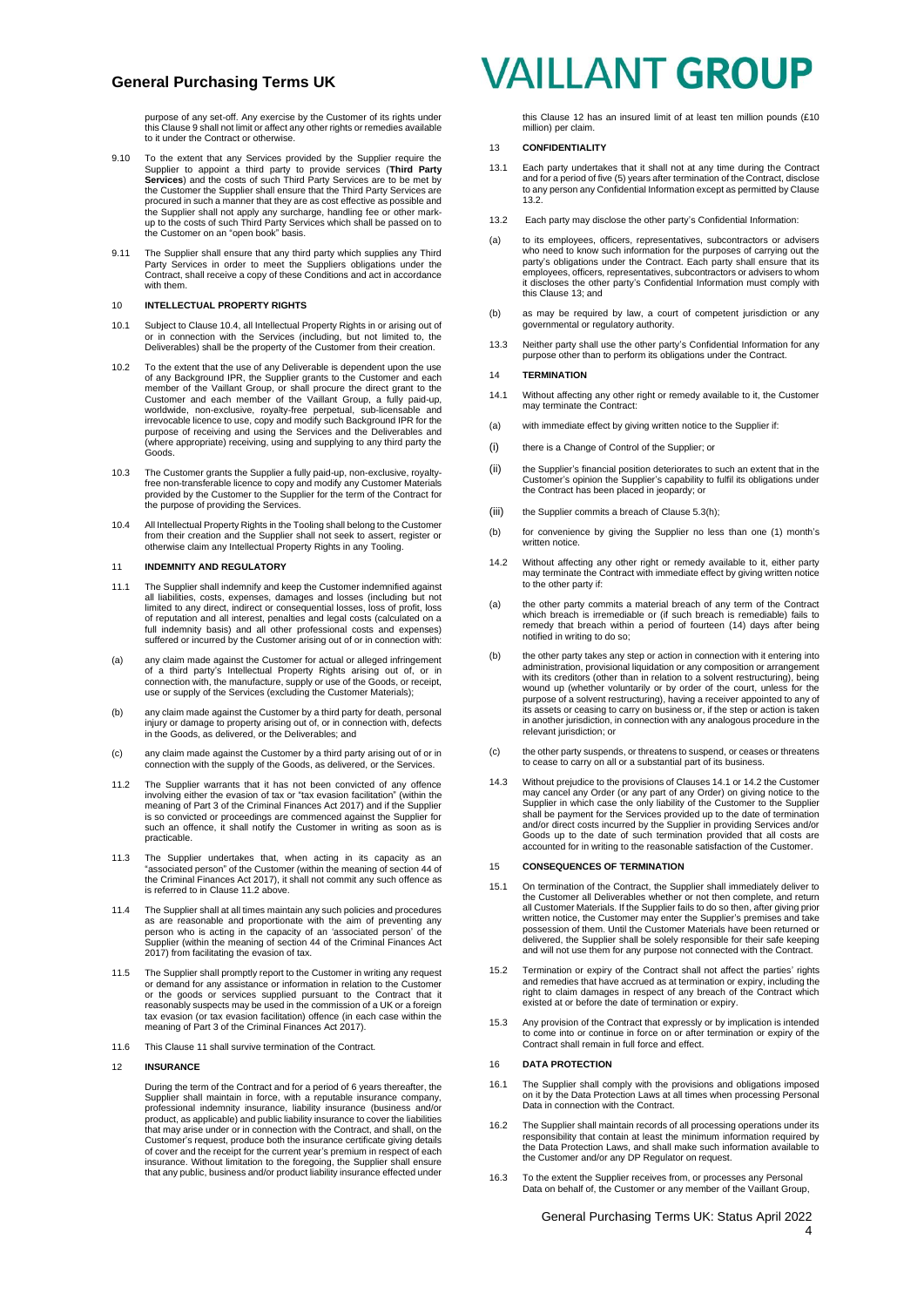the Supplier shall:

- (a) process such Personal Data (a) only in accordance with the Customer's written instructions from time to time (including those set out in the Contract), unless it is otherwise required by applicable law (in which case, unless such law prohibits such notification on important grounds of public interest, the Supplier shall notify the Customer of the relevant legal requirement before processing the Personal Data), and (b) only for the duration of the Contract;
- (b) not process such Personal Data for any purpose other than those set out in the Contract or otherwise expressly authorised by the Customer;
- (c) take reasonable steps to ensure the reliability of all its personnel who have access to such Personal Data, and ensure that any such personnel are committed to binding obligations of confidentiality when processing such Personal Data;
- (d) implement and maintain technical and organisational measures and procedures to ensure an appropriate level of security for such Personal Data, including protecting such Personal Data against the risks of accidental, unlawful or unauthorised destruction, loss, alteration, disclosure, dissemination or access;
- (e) not transfer such Personal Data outside the European Economic Area without the prior written consent of the Customer;
- (f) inform the Customer within twenty-four (24) hours if any such Personal Data is (while within the Supplier's or its subcontractors' or affiliates' possession or control) subject to a personal data breach (as defined in Article 4 of UK GDPR) or is lost or destroyed or becomes damaged, corrupted orunusable;
- (g) only appoint a third party (including any subcontractors and affiliates) to process such Personal Data with the prior written consent of the Customer;
- (h) not disclose any Personal Data to any Data Subject or to a third party other than at the written request of the Customer or as expressly provided for in the Contract:
- (i) as the Customer so directs, return or irretrievably delete all Personal Data on termination or expiry of the Contract, and not make any further use of such Personal Data (except to the extent applicable law requires continued storage of the Personal Data by the Supplier and the Supplier has notified the customer accordingly);
- (j) provide to the Customer and any DP Regulator all information and assistance necessary or desirable to demonstrate or ensure compliance with the obligations in this Claus[e 16.3](#page-3-9) and/or the Data ProtectionLaws;
- (k) permit the Customer or its representatives to access any relevant premises, personnel or records of the Supplier on reasonable notice to audit and otherwise verify compliance with this Claus[e 16.3;](#page-3-9)
- (l) take such steps as are reasonably required to assist the Customer in ensuring compliance with its obligations under Articles 30 to 36 (inclusive) of GDPR;
- (m) notify the Customer within two (2) Business Days if it receives a request from a Data Subject to exercise its rights under the Data Protection Laws in relation to that person's Personal Data; and
- (n) provide the Customer with its full co-operation and assistance in relation to any request made by a Data Subject to exercise its rights under the Data Protection Laws in relation to that person's PersonalData.
- 16.4 If either party receives any complaint, notice or communication which relates directly or indirectly to the processing of Personal Data by the other party or to either party's compliance with the Data Protection Laws, it shall as soon as reasonably practicable notify the other party and it shall provide the other party with reasonable co-operation and assistance in relation to any such complaint, notice or communication.
- 16.5 The Supplier agrees to indemnify and keep indemnified and defend at its own expense the Customer against all costs, claims, damages or expenses incurred by the Customer or for which the customer may become liable due to any failure by the Supplier or its employees or agents to comply with any of its obligations under this Claus[e 16.](#page-3-10)

#### 17 **FORCE MAJEURE**

Neither party shall be in breach of the Contract nor liable for delay in<br>performing, or failure to perform, any of its obligations under it if such<br>delay or failure results from a Force Majeure Event. If the period of dela may terminate the Contract by giving thirty (30) days' written notice to the affected party.

#### 18 **GENERAL**

- 18.1 Assignment and other dealings.
- (a) The Customer may at any time assign, mortgage, charge, subcontract, delegate, declare a trust over or deal in any other manner with all or any of its rights and obligations under the Contract.
- (b) The Supplier shall not assign, transfer, mortgage, charge, subcontract, declare a trust over or deal in any other manner with any of its rights and obligations under the Contract without the prior written consent of the Customer.

## **VAILLANT GROUP**

#### 18.2 Notices.

- (a) Any notice or other communication given to a party under or in connection with the Contract shall be in writing and shall be delivered by hand or by with the Contract shall be in writing and shall be delivered by hand or by pre-paid first-class post or other next working day delivery service at its registered office (if a company) or its principal place of business (in any other case); or sent by email to the address specified in the Order.
- (b) A notice or other communication shall be deemed to have been received: if delivered by hand, on signature of a delivery receipt or at the time the notice is left at the proper address; if sent by pre-paid first-class post or other next working day delivery service, at 9.00 am on the second Business Day after posting; if sent by email, at 9.00 am on the next Business Day after transmission.
- (c) This Clause does not apply to the service of any proceedings or other documents in any legal action or, where applicable, any other method of dispute resolution.
- 18.3 Anti-Bribery, Corruption and Modern Slavery.

The Supplier shall

- (a) comply with all applicable laws relating to: (i) anti-bribery and anti-<br>corruption, including (but not limited to) the Bribery Act 2010; and filip anti-<br>slavery and human trafficking, including (but not limited to) the Slavery Act 2015;
- (b) have and maintain in place its own policies and procedures to ensure compliance with Clause 18.3(a);
- (c) promptly report to the Customer any request or demand for any undue financial or other advantage of any kind received by the Supplier in connection with the performance of the Contract; and

promptly report to the Customer any actual or suspected slavery or human trafficking in a supply chain which has a connection with the Contract.

18.4 Severance.

If any provision or part-provision of the Contract is or becomes invalid. illegal or unenforceable, it shall be deemed modified to the minimum extent necessary to make it valid, legal and enforceable. If such modification is not possible, the relevant provision or part-provision shall be deemed deleted. Any modification to or deletion of a provision or partprovision under this Clause shall not affect the validity and enforceability of the rest of the Contract.

18.5 Waiver.

A waiver of any right or remedy under the Contract or by law is only effective if given in writing and shall not be deemed a waiver of any subsequent breach or default. A failure or delay by a party to exercise any right or remedy provided under the Contract or by law shall not constitute a waiver of that or any other right or remedy, nor shall it prevent or restrict any further exercise of that or any other right or remedy. No single or partial exercise of any right or remedy provided under the Contract or by law shall prevent or restrict the further exercise of that or any other right or remedy.

18.6 No partnership or agency.

Nothing in the Contract is intended to, or shall be deemed to, establish any partnership or joint venture between the parties, constitute either party the agent of the other, or authorise either party to make or enter into any commitments for or on behalf of the other party.

18.7 Entire agreement

The Contract constitutes the entire agreement between the parties and supersedes and extinguishes all previous agreements, promises, assurances, warranties, representations and understandings between them, whether written or oral, relating to its subject matter.

- <span id="page-4-1"></span>18.8 Third party rights.
- (a) Unless it expressly states otherwise and subject always to Clause [18.8\(](#page-4-1)[c\),](#page-4-2) the Contract does not give rise to any rights under the Contracts (Rights of Third Parties) Act 1999 to enforce any term of the Contract.
- (b) The rights of the parties to rescind or vary the Contract are not subject to the consent of any other person.
- <span id="page-4-2"></span>(c) The Contract may be enforced by any member of the Vaillant Group as if it were the Customer.
- <span id="page-4-0"></span>18.9 Variation.

Except as set out in these Conditions, no variation of the Contract, including the introduction of any additional terms and conditions, shall be effective unless it is agreed in writing and signed by the parties or their authorised representatives.

18.10 Governing law.

The Contract, and any dispute or claim (including non-contractual disputes or claims) arising out of or in connection with it or its subject matter or formation shall be governed by and construed in accordance with the laws of England and Wales.